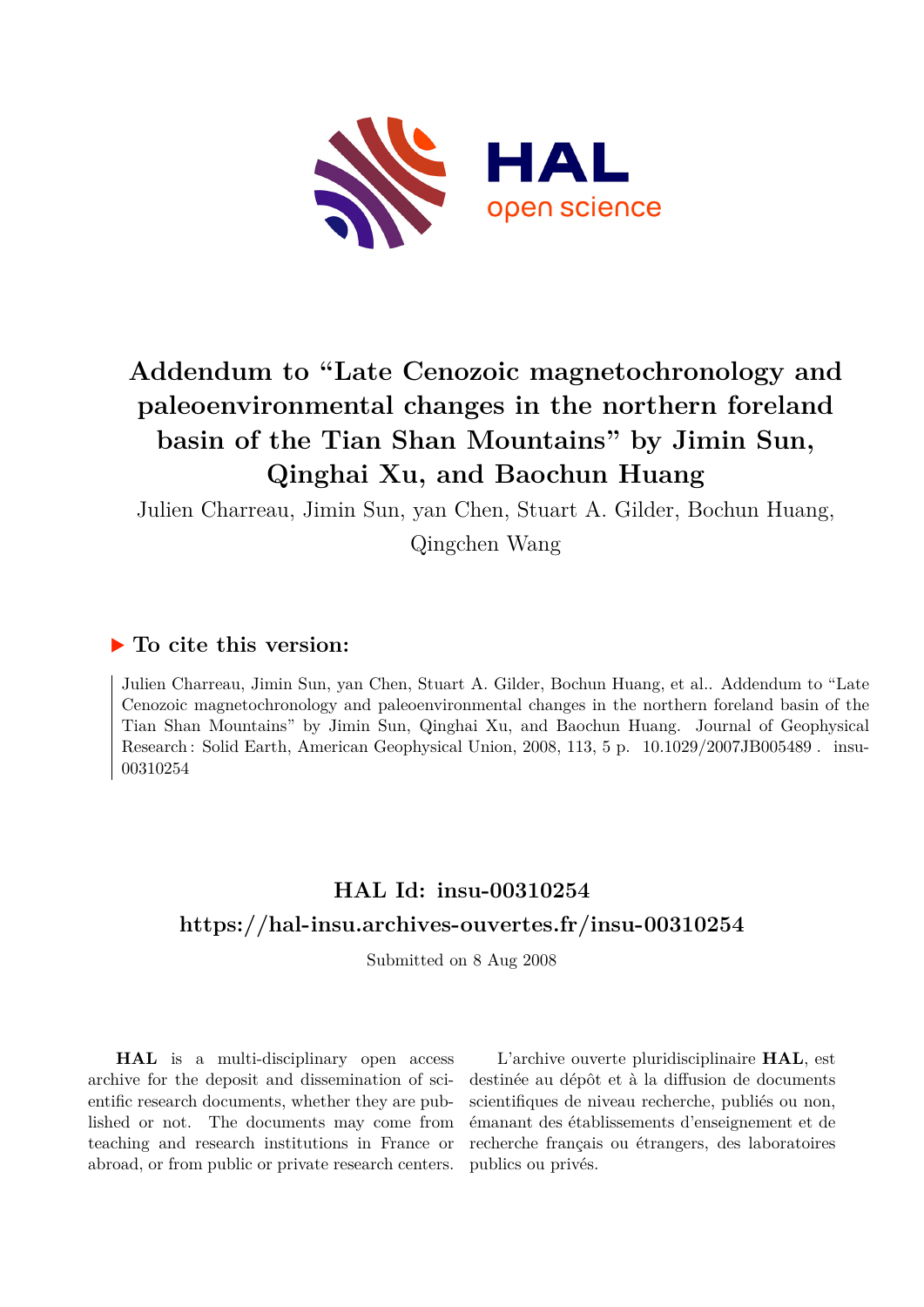### **Addendum to "Late Cenozoic magnetochronology and paleoenvironmental changes in the northern foreland basin of the Tian Shan Mountains" by Jimin Sun, Qinghai Xu, and Baochun Huang**

**Julien Charreau** : Université d'Orléans, CNRS/INSU, Institut des Sciences de la Terre d'Orléans, , Bâtiment Géosciences, Orléans, France - Now at Division of Geological and Planetary Sciences, California Institute of Technology, Pasadena, California, USA

**Jimin Sun**: State Key Laboratory of Lithospheric Evolution, Institute of Geology and Geophysics, Chinese Academy of Sciences, Beijing, China

**Yan Chen** : Université d'Orléans, CNRS/INSU, Institut des Sciences de la Terre d'Orléans, Bâtiment Géosciences, Orléans, France

**Stuart Gilder** : Department of Earth and Environmental Sciences, Geophysics Section, Ludwig Maximilians University, Munich, Germany

**Baochun Huang and Qingchen Wang** : State Key Laboratory of Lithospheric Evolution, Institute of Geology and Geophysics, Chinese Academy of Sciences, Beijing, China

#### **Abstract**

Sun et al. (2007) constructed a magnetostratigraphic record of the Kuitun River section (Xinjiang Province, China) and reinterpreted a magnetostratigraphic record from the same section previously published by Charreau et al. (2005). In this paper, we show that Sun et al. miscorrelated their column with respect to that of Charreau et al. A compatible correlation, recognized by both sides, is presented.

### **1. Introduction**

Numerous studies have been carried out to understand the Tertiary exhumation history of the Tian Shan Mountains in central Asia. One commonly used tool is magnetostratigraphy, which can decipher uplift rates from changes in the deposition rates of the sediments shed from the mountains and deposited in the adjacent foreland basins [e.g., Zheng et al., 2000; Sun et al, 2004; Charreau et al., 2005, 2006; Huang et al., 2006]. At the Dushanzi section on the northern flank of the Tian Shan, Sun et al. [2004] collected ~1500 samples over a 1200-mthick profile and dated the section from  $\sim$  2.5 to  $\sim$  8.5 Ma. In the Kuitun section, 5 km east of the Dushanzi section, Charreau et al. [2005] collected 801 samples from a 1559-m-thick section, where 29 magnetic polarity intervals were correlated between  $\sim$ 3.1 and  $\sim$ 10.5 Ma.

Recently, Sun et al. [2007] reinterpreted the published magnetostratigraphic correlation from Kuitun by Charreau et al. [2005]. Sun et al. [2007] collected 176 samples within a ~450 m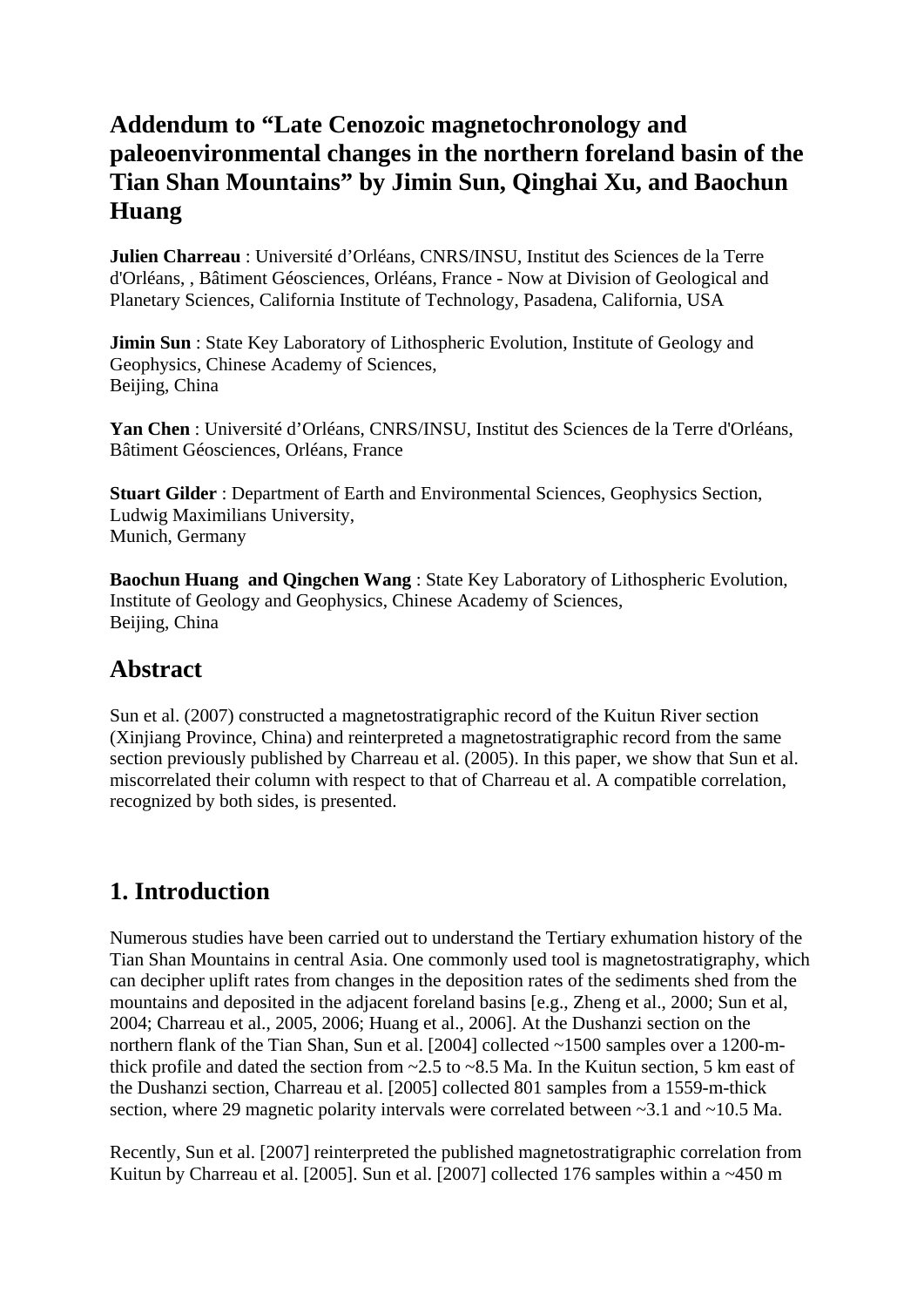span of the same section that Charreau et al. [2005] sampled. Sun et al. [2007] claim that the section they sampled corresponds to the uppermost 400 m of the Charreau et al. [2005] study. This addendum is intended to clarify sample collection and stratigraphic correlation on the same section.

## **2. Stratigraphic Correlation**

[4] On 27 September 2007, both groups visited the Kuitun section together. This visit lead both sides to recognize that (1) the limit between the Xiyu conglomerate and Dushanzi sandstone formation is marked by a change in lithology (Figure 1, top) [see also Sun et al., 2007, Figure 5], (2) the samples collected by Charreau et al. [2005] began at a position 400 m above this limit then proceeded down section in the Dushanzi sandstones, and (3) the samples collected by Sun et al. [2007] began at a position 50 m above this limit then proceeded down section. The common observation would therefore introduce a renewed stratigraphic correlation as described below.

The upper 400 m of the Charreau et al. [2005] section is dominated by coarse conglomerates, interpreted by Charreau et al. [2005, Figure 1] and Sun et al. [2007, Figure 5] to be part of the Xiyu Formation. The massive conglomeratic nature of the sediments severely limited the number of possible horizons for Charreau et al. [2005] to collect oriented samples, which is why their sampling density is so low there  $(-0.3 \text{ samples/m})$  (Figure 1). Sun et al. [2007, paragraph 17 and Figure 5] collected their samples, "near the base of the Xiyu Formation down to the Pliocene Dushanzi Formation." Both studies assign the intercalation of conglomerate, yellow sandstone and brown mudstone to the Dushanzi Formation. This means that the uppermost first 400 m of Charreau et al.'s section should not be correlated with the Sun et al. [2007] column (Figures 1 and 2) . Appropriately placed in this way, two magnetostratigraphic columns match perfectly (Figure 2).

### **3. Discussion**

It remains an open question how to correlate the upper part of Kuitun and Dushanzi magnetostratigraphic column to the reference scale (GPTS) that may introduce an important consequence on climatic and tectonic implications. Two distinct ages are attributed to the basal of the Xiyu Formation, 2.58 Ma by Sun et al. [2004, 2007] and 4.8 Ma by Charreau et al. [2005], respectively. This addendum is only intended to clarify sample collection and stratigraphic correlation on the Kuitun section, rather than to settle all disagreements between the two research groups. The Xiyu conglomerate plays a very important role in understanding Cenozoic tectonic and climatic evolution of central Asia. This addendum brings our two groups to the same cornerstone, and we will continue our effort in study the important issue, although we hold different academic opinion at present. The well-established Kuitun section is potentially an international nature laboratory for Cenozoic tectonic and climatic study, and we have carried out multidisciplinary studies including magnetostratigraphy, sedimentology, U-Th-He dating, organic matters analyses as well as geomorphology and neotectonics. We may offer all detailed differential Global Positioning System (DGPS) measurements to all who wish to study this section.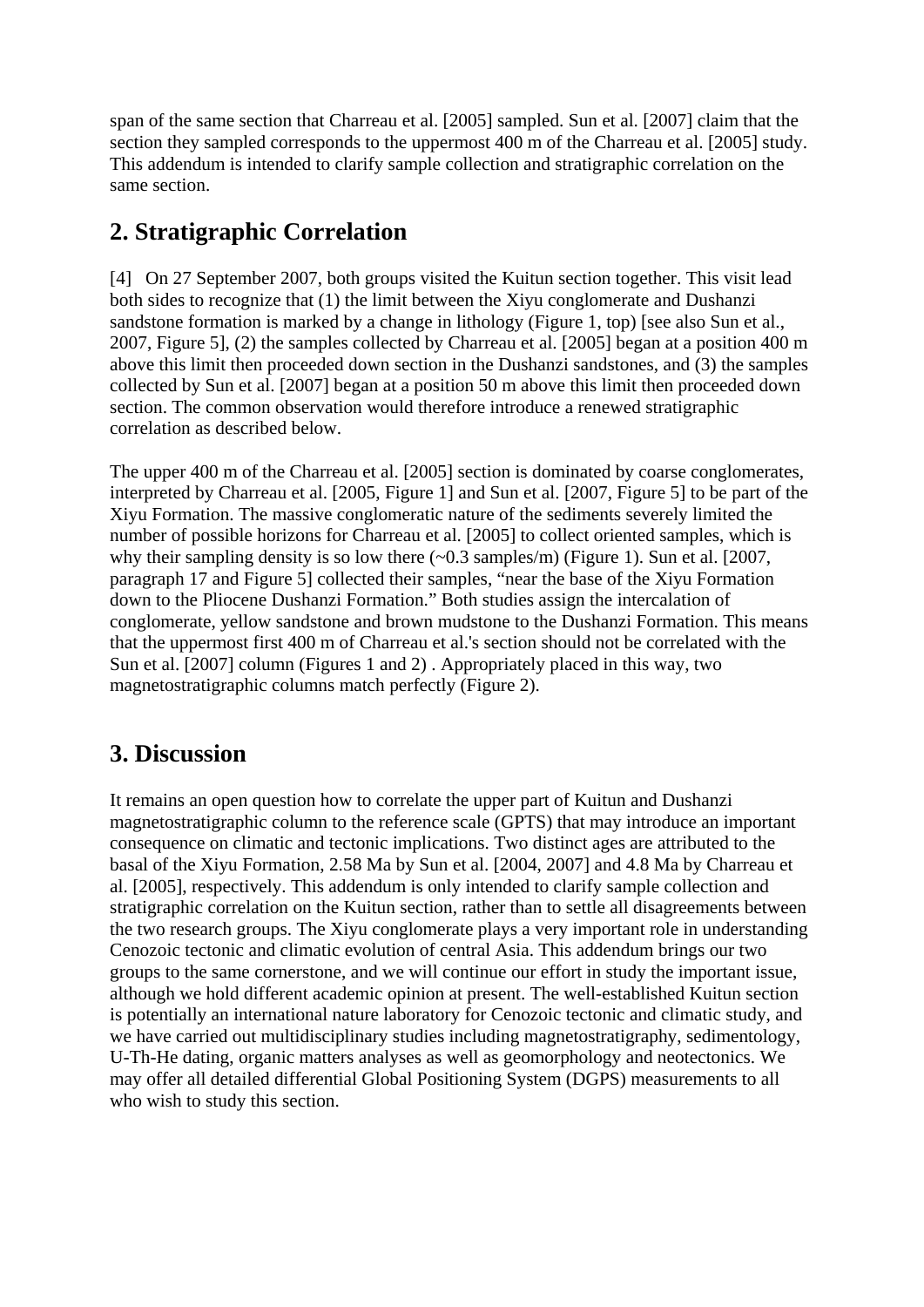### **Acknowledgments**

The research program has been financed by Chinese project kzcx3-sw-147, French ECLIPSE and ANR (05-Blann-0143–01), and Sino-French PRA project (T05–02/T06–04).

#### **References**

Charreau, J., Y. Chen, S. Gilder, S. Dominguez, J.-P. Avouac, S. Sevket, D. Sun, Y. Li, and W.-M. Wang (2005), Magnetostratigraphy and rock magnetism of the Neogene Kuitunhe section (northwest China): Implications for Late Cenozoic uplift of the Tianshan mountains, Earth Planet. Sci. Lett., 230, 177–192, doi:10.1016/j.epsl.2004.11.002

Charreau, J., S. Gilder, Y. Chen, S. Dominguez, J.-P. Avouac, S. Sen, M. Jolivet, Y. Li, and W. Wang (2006), Magnetostratigraphy of the Yaha section, Tarim Basin (China): 11 Ma acceleration in erosion and uplift of the Tianshan Mountains, Geology, 34, 181–184, doi:10.1130/G22106.1.

 Huang, B., J. D. A. Piper, S. Peng, T. Liu, Z. Li, Q. Wang, and R. Zhu (2006), Magnetostratigraphic study of the Kuche Depression, Tarim Basin, and Cenozoic uplift of the Tian Shan Range, western China, Earth Planet. Sci. Lett., 251(3–4), 346–364, doi:10.1016/j.epsl.2006.09.020.

 Sun, J., R. Zhu, and J. Bowler (2004), Timing of the Tianshan Mountains uplift constrained by magnetostratigraphic analysis of molasse deposits, Earth Planet. Sci. Lett., 219, 239–253, doi:10.1016/S0012-821X(04)00008-1.

 Sun, J., Q. Xu, and B. Huang (2007), Late Cenozoic magnetochronology and paleoenvironmental changes in the northern foreland basin of the Tian Shan Mountains, J. Geophys. Res., 112, B04107, doi:10.1029/2006JB004653.

Zheng, H., C. M. Powell, Z. An, J. Zhou, and G. Dong (2000), Pliocene uplift of the northern Tibetan Plateau, Geology, 28, 715–718, doi:10.1130/0091- 7613(2000)28<715:PUOTNT>2.0.CO;2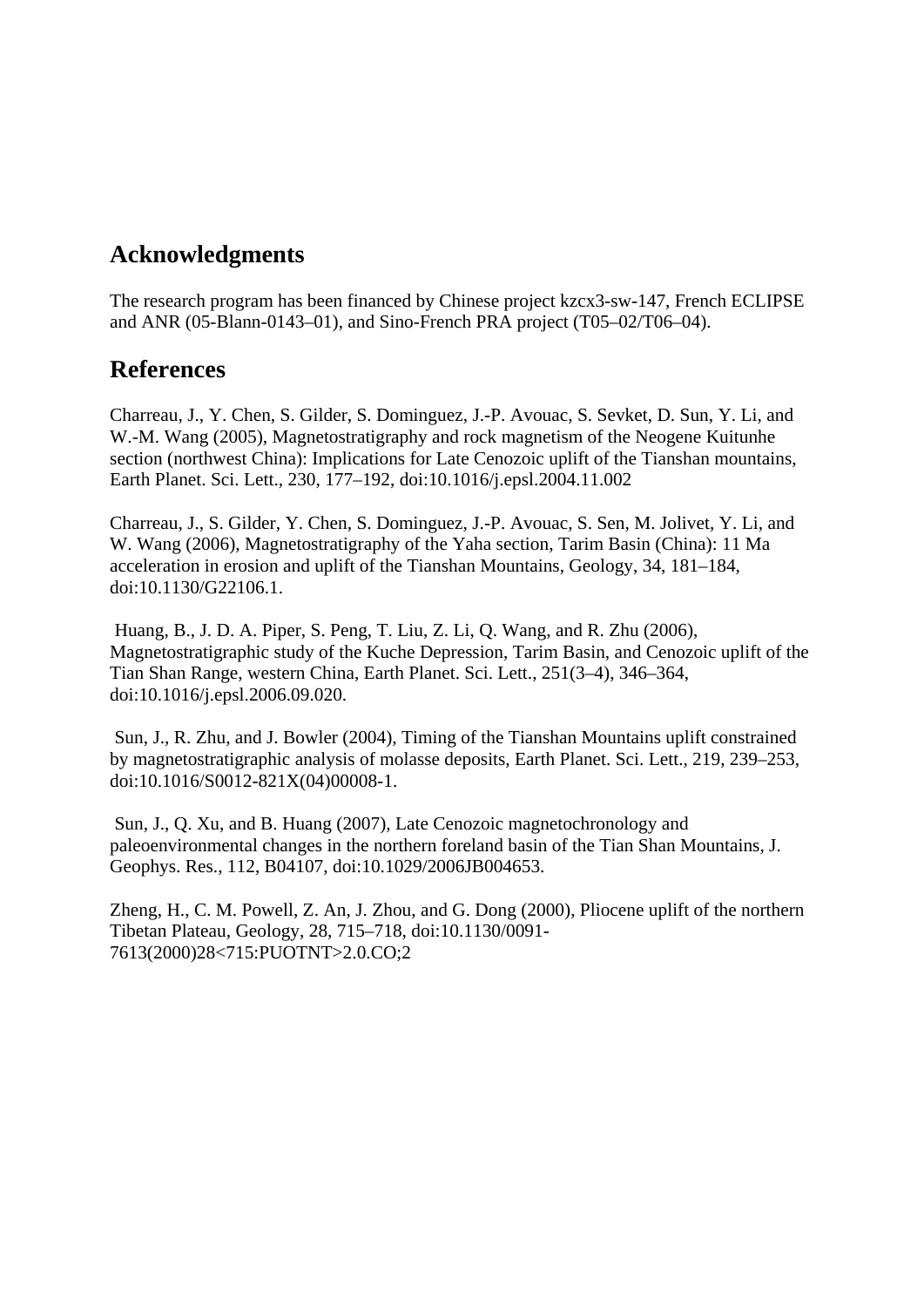### **Figures**



Figure 1. Photograph of the limit between the Xiyu and Dushanzi formations in the Kuitun section with location of our sampling [Charreau et al., 2005] and new sampling of Sun et al. [2007]. The Xiyu/Dushanzi limit lies at ~400 m in depth on the magnetostratigraphic column of Charreau et al. [2005] (see Figure 2). Above this limit (to the south), in the massive conglomerate, sampling was only possible by hand in select fine-grained lenses, thus giving a lower sampling density. Below this limit (to the north), rocks were amenable for drilling. Enhanced EPS